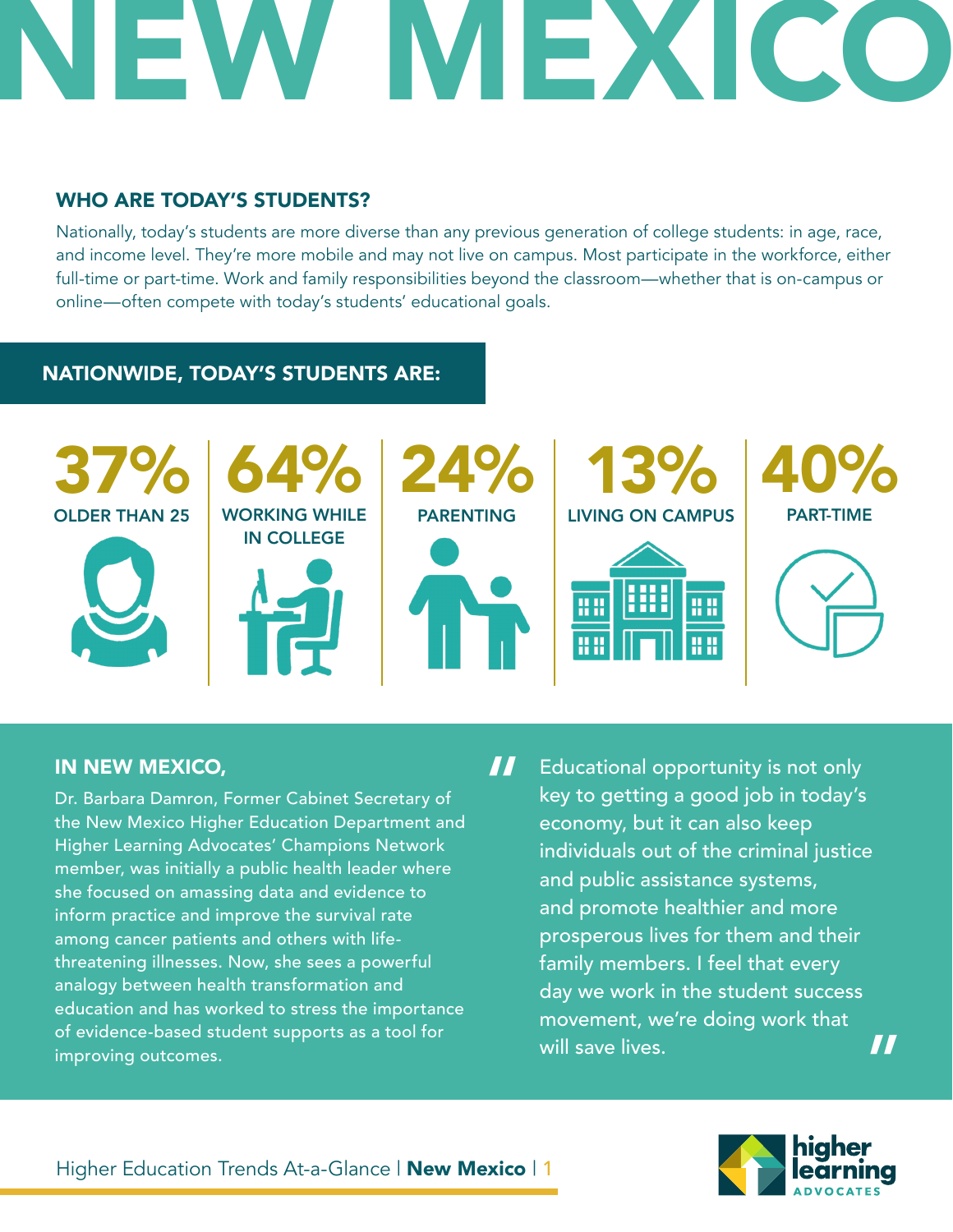# FX

## SNAPSHOT: How do New Mexico's numbers stack up?

To better understand how New Mexico compares to the national higher education landscape, look to the data below detailing trends in enrollment, federal student aid, tuition and fees, earnings, and attainment comparing national and state level data.



*2 https://www.cnbc.com/2017/07/03/this-is-the-agemost-americans-pay-off-their-student-loans.html*

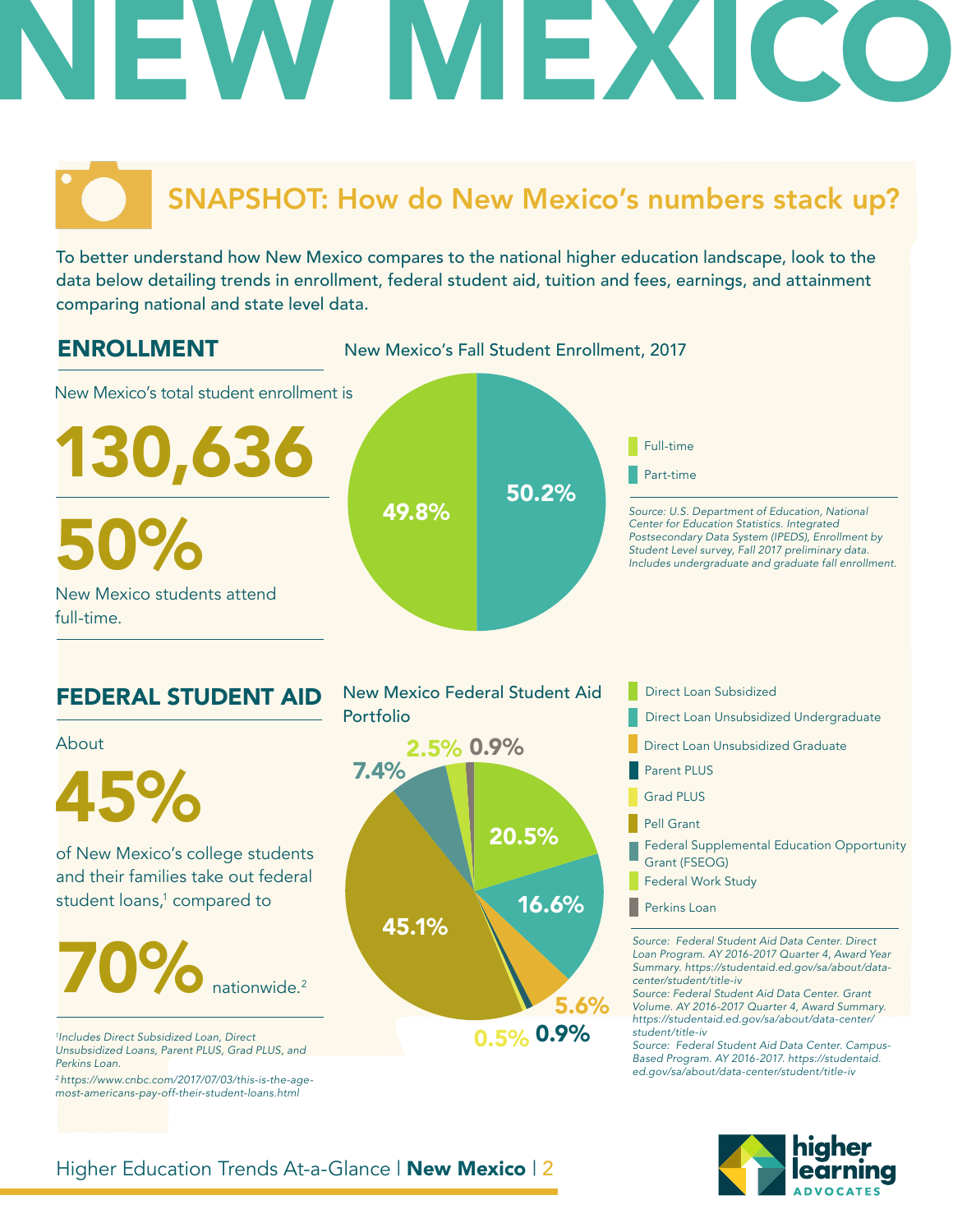# NEW MEXICO

### SNAPSHOT: How do New Mexico's numbers stack up?

#### TUITION & FEES

New Mexico's institutions of higher education tuition & fees are below the national average.

*Source: College Board. Trends in College Pricing 2018. Figure 5 and 6. https://trends.collegeboard. org/college-pricing*

*Source: College Board. Average Tuition and Fees and Room and Board in Current Dollars, 2017-18 and 2018-19.*

*https://trends.collegeboard.org/college-pricing/* figures-tables/average-published-undergraduate*charges-sector-2018-19*



Percentage of Degrees & Certificates Awarded | 2016-2017



#### ATTAINMENT

In 2016-2017, New Mexico students obtained certificates at more than twice the national average, but obtained bachelor's degrees at far below the national average.

*Source: U.S. Department of Education, National Center for Education Statistics. Integrated Postsecondary Education Data System (IPEDS), Completions Survey by Gender, 2016-2017 academic year. Source: Ginder, S.A., Kelly-Reid, J.E., and Mann, F.B. (2018). Postsecondary Institutions and Cost of Attendance in 2017– 18; Degrees and Other Awards Conferred, 2016–17; and 12-Month Enrollment, 2016–17: First Look (Provisional Data) (NCES 2018-060rev). U.S. Department of Education. Washington, DC: National Center for Education Statistics. Retrieved November 2018 from https://nces.ed.gov/pubs2018/2018060REV.pdf* Note: Certificates only include less than one year and at *least one year but less than 4 years.* 

#### Higher Education Trends At-a-Glance | New Mexico | 3

Average Tuition & Fees | 2018-2019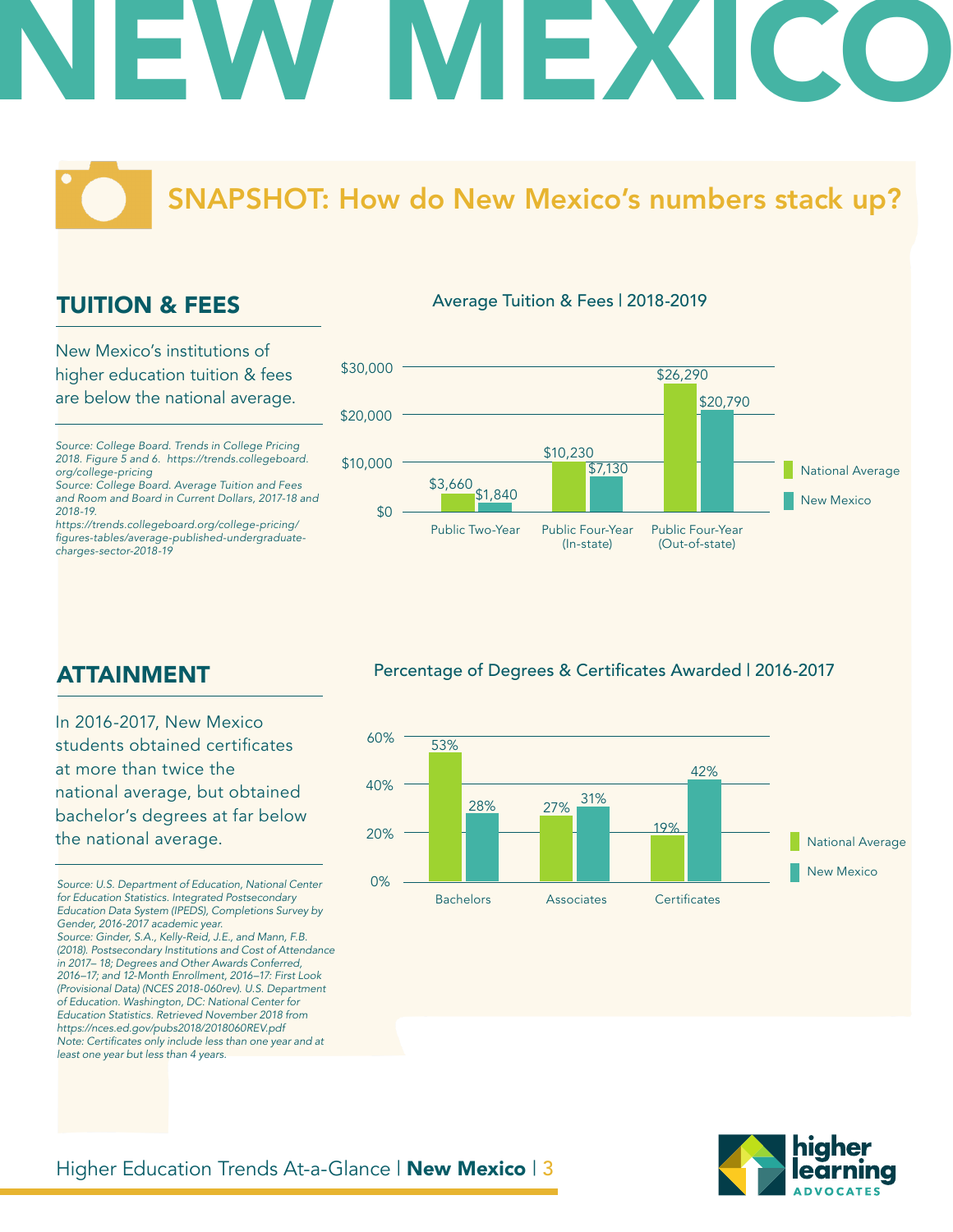# IEX

### SNAPSHOT: How do New Mexico's numbers stack up?

#### ATTAINMENT *continued*

New Mexico Education Levels for Residents Ages 25-64

As of February 2019,

**45.1%** 15.3%

of New Mexico residents ages 25- 64 have obtained a certificate or postsecondary degree.

#### NATIONALLY,

47.6%

of Americans ages 25-64 have obtained a certificate or postsecondary degree.3



*Source: Lumina Foundation. A Stronger Nation. http://strongernation.luminafoundation.org/ report/2019/#state/NM*

#### Percentage of New Mexico Residents Ages 25-64 with at least an Associate's Degree by Race



*February 21, 2019. http://strongernation.luminafoundation.org/ report/2019/#state/NM*

<sup>3</sup>*http://strongernation.luminafoundation.org/ report/2019/#state/NM*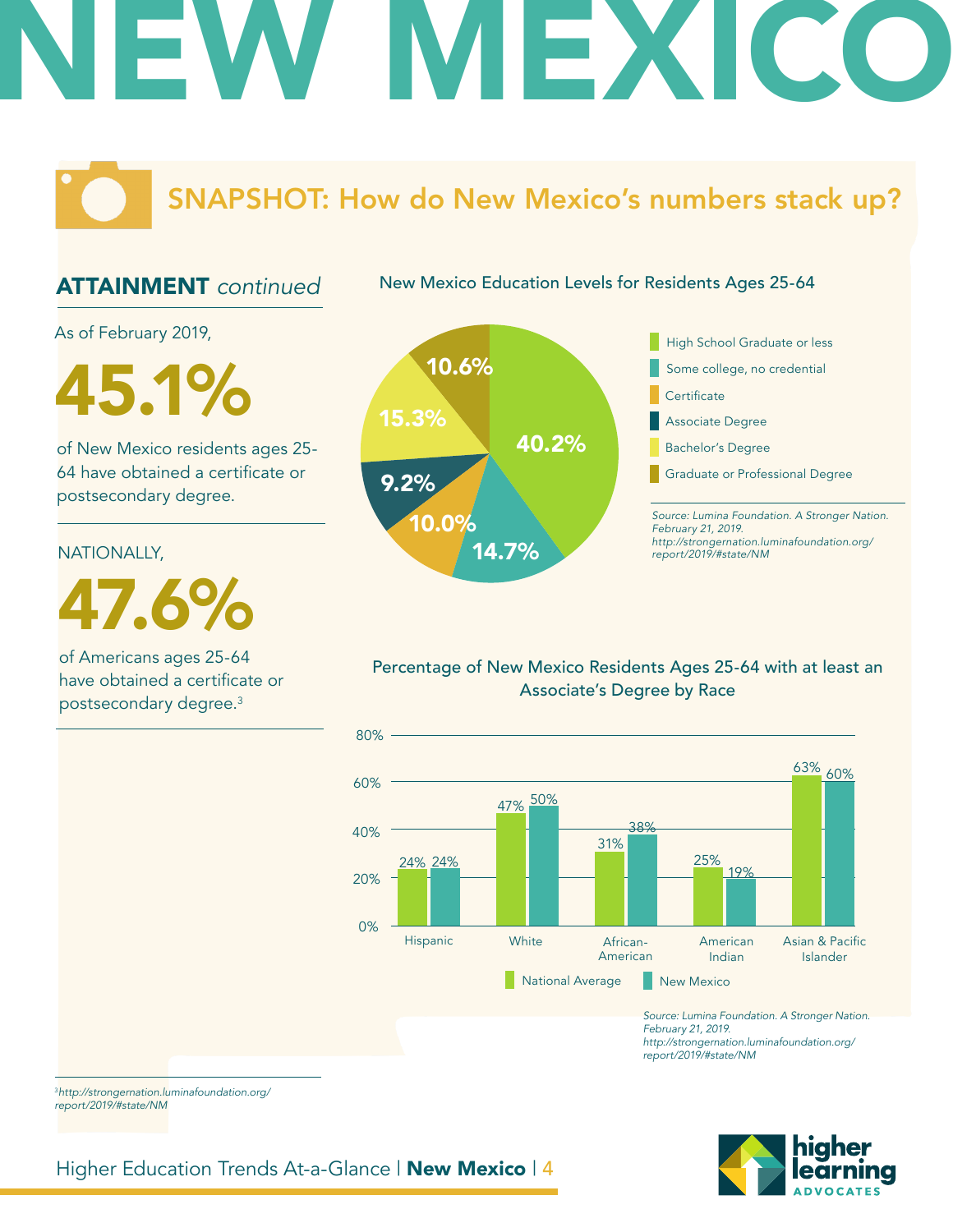# NEW MEXICO

### SNAPSHOT: How do New Mexico's numbers stack up?

#### EARNINGS AND EMPLOYMENT

Americans who earn a postsecondary degree or credential have higher earnings potential.

*Source: Georgetown University Center for Education*  and Workforce. Certificates: Gateway to Gainful *Employment and College Degrees. https://cew.* georgetown.edu/cew-reports/certificates/

New Mexico workers with higher levels of postsecondary attainment \$60,000 have more earning power than their peers with less than a bachelor's degree. The median earnings of New Mexico residents is below the national average.

*Source: U.S. Census Bureau, Earnings in the Past 12 Months, 2012-2016 American Community Survey 5-Year Estimates.* https://factfinder.census.gov/faces/tableservices/ *jsf/pages/productview.xhtml?pid=ACS\_09\_5YR\_*

The majority of jobs nationwide in 2020 will require education beyond high school.

*S1501&prodType=table*

*Source: Anthony P. Carnevale, Nicole Smith, and Jeff Strohl. Georgetown Center for Education and Workforce. Recovery: Job Growth and Education Requirements through 2020. June 26, 2013. https://cew.georgetown.edu/cew-reports/ recovery-job-growth-and-education-requirementsthrough-2020/*





#### Median Earnings by Educational Attainment for New Mexico Residents Aged 25 and Over



#### Percentage of Jobs that will Require Postsecondary Education by 2020